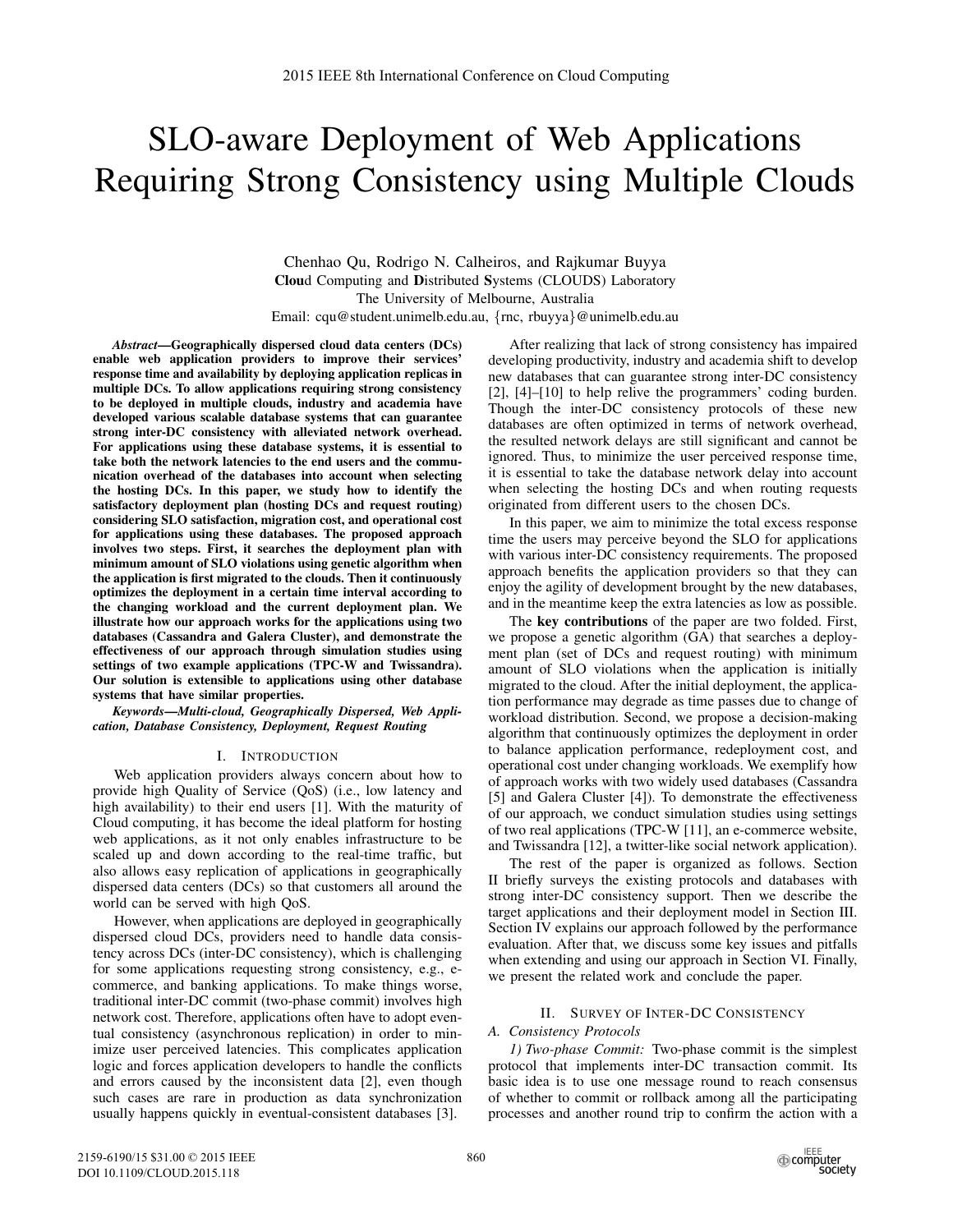

Fig. 1: Deployment using 2 DCs

central coordinator. It is used in many distributed databases, such as Google Spanner [7].

*2) Quorum-based Protocols:* Quorum-based protocols are used to manage data replication. When writing an object, the system writes to a set of object replicas, called a write quorum. When reading the object, the system fetches it from possibly another set of replicas, called a read quorum. Strong consistency for the object can be guaranteed if the summation of its read and write quorum is larger than the number of replicas. Some quorum databases [5] also allow users to sacrifice consistency to availability and performance by setting a weaker quorum [3]. However, quorum-based protocols alone are not able to support ACID (Atomicity, Consistency, Isolation, Durability) transactions involving multiple objects.

*3) Paxos-based Protocols:* Paxos [13] is a family of protocols for reaching consensus in an unreliable distributed environment. In database systems, the most common configuration for the protocol is multi-Paxos [14] with each process act as proposer, acceptor, and learner. The Paxos protocol proceeds in rounds. Its basic implementation also involves two steps, a prepare phase and an accept phase, in the successful case.

In database systems, optimized Paxos protocols are commonly combined with two-phase commit to achieve inter-DC transaction commit. A number of inter-DC transaction commit protocols are built upon Paxos, e.g., MegaStore [6], Spanner [7], MDCC [8], Calvin [9], and Replicated Commit [10].

*4) Certification-based Commit:* Certification-based commit [15] is a synchronous replication protocol developed based on the works by Pedone [16], and Kemme and Alonso [17]. The protocol needs the help of an underlying group communication system to deliver the commit requests originated from distributed processes in total and causal order to each process. When doing write transaction, the request is optimistically executed until commit point. After that, the process sends the write change to the whole communication group. The group then returns a global transaction ID to every process. Since all requests are delivered in the same order, each process can deterministically and independently check potential conflicts in its commit queue using a certification test. The request that passes the test can return immediately.

# *B. Databases Supporting Strong Inter-DC Consistency*

*1) Google's Systems:* Google have been developing distributed databases that are both highly scalable and strongly consistent. Their first achievement is MegaStore [6]. It implements ACID semantics within each entity group (objects stored together) using synchronous replication based on optimized Paxos, and transaction across entity groups using two-phase commit. The second outcome is Spanner [7], which further supports external consistency (linearizability) with the help of physically synchronized clocks (GPS and atomic clock). Upon Spanner, Google built F1 [2], a distributed relational database system for their critical AdWords platform. It provides more enriched transaction semantics with high availability and scalability. All Google's systems remain proprietary and currently there are no open source analogies available.

*2) Open Source Databases:* Cassandra [5] is a shared nothing NoSql database using quorum-based protocol for its consistency model. It allows users to set individual read and write quorums at the granularity of query. It also provides limited transaction support (lightweight-transaction) starting from version 2.0 using a heavy-weight Paxos consensus protocol, which requires 4 round-trip messages to complete.

Galera cluster [4] is an open source scalable synchronous replication solution developed and maintained by Codership for MySql. Galera's replication is based on certificationbased commit [15]. Since replication is synchronous, read-only queries in Galera are always processed locally.

#### III. APPLICATION AND DEPLOYMENT MODEL

#### *A. Target Applications*

We target session-based Internet applications. We assume the delay of the application is dominated by the round-trip time (RTT) between different parties, as the processing time of the request can be considered constant provided that there are enough computing resources. Therefore, whether the SLOs can be met is largely determined by the involved network latencies.

To benefit from our work, the application should also be deployed on geographically dispersed DCs, and some of its requests should require strong consistency, e.g., a groupworking application that always reflects the newest updates to its end-users, a social-network application that consistently and timely shows people's posts and comments, or a distributed banking application that perpetually desires ACID semantics.

# *B. Deployment Model*

We assume the whole software stack of the application (including application servers and underneath databases) is deployed on multiple geographically dispersed DCs and each application replica is able to autonomously scale up and down according to the changing workloads, as shown by the example in Figure 1. Currently, we suppose all chosen DCs have the full copy of data. This approach is commonly adopted by companies, like Facebook [18]. Furthermore, the databases described in this paper, Cassandra and Galera Cluster, support only full replication for multi-DC deployment within the same keyspace or namespace. The target applications should also use shared-nothing multi-master database clusters, which means all database queries originated from any server can be served by database nodes collocated in the same DC. Depending on the database and requested consistency of the query, we also consider there are network delays caused by communications among database cluster nodes in different DCs. All inner-DC communications, otherwise, are omitted.

We classify users into groups according to their geographic locations. All the requests from the same location are routed to the same DC using DNS routing services similar to Amazon Route 53's Geo Routing [19].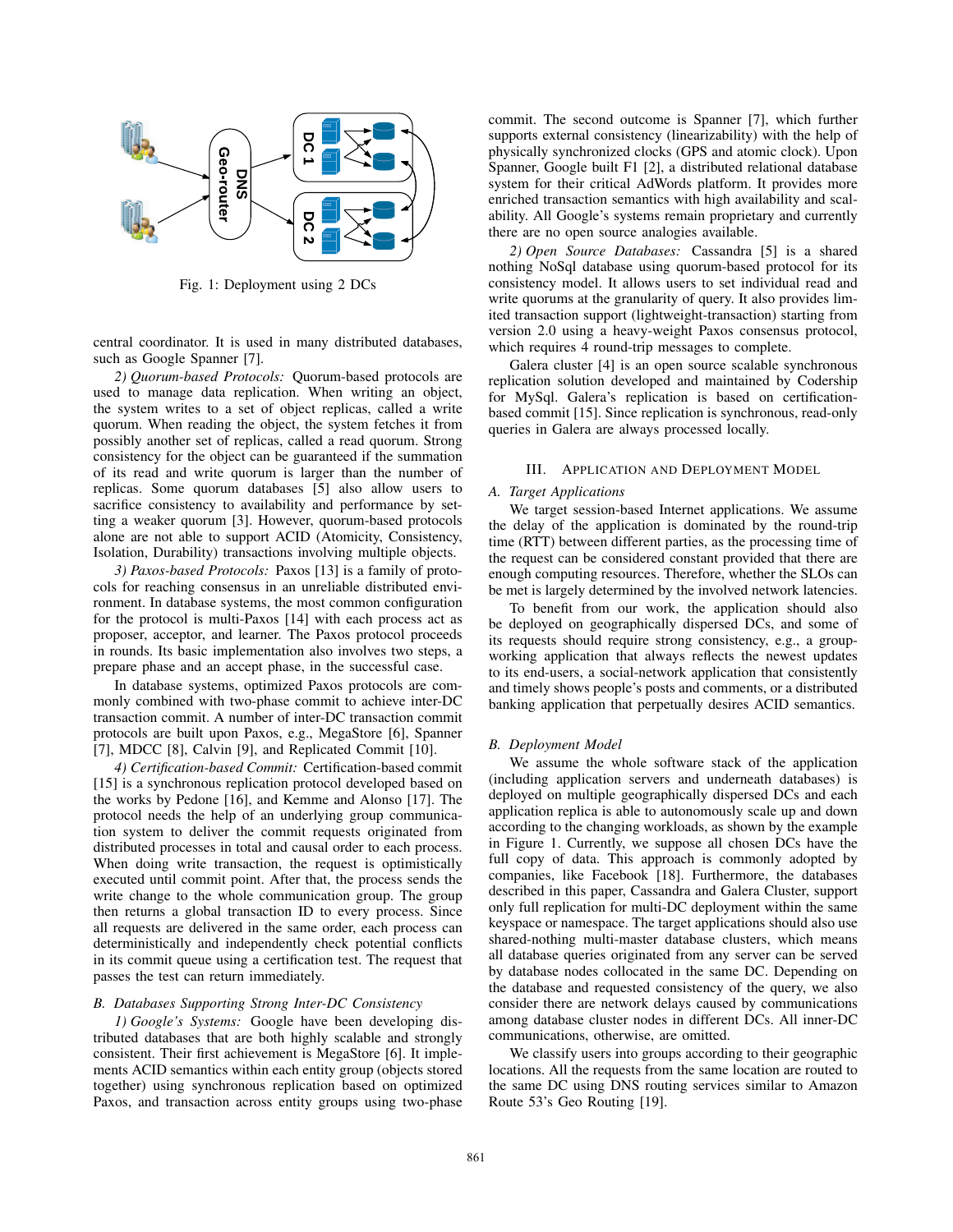

Fig. 2: The Proposed Approach

## IV. PROPOSED APPROACH

# *A. Overview*

Our approach requires application administrator to provide SLO and consistency configuration for each type of request as illustrated in Figure 2. In addition, it needs the information of the numbers of requests coming from each location. These data can be recorded during production. Furthermore, it wants the network latency data between each DC and each location and latency data between each DC. Since it is difficult to collect all the real-time RTT latencies between each location and DC given the large number of them, we can rely on network predictors, like the one employed by Grozev and Buyya [20], to estimate the unknown latencies. Or we can obtain the latency information from trusted third parties, like NetMetrics [21] which is a global Internet performance database.

The objective of our work is to select and manage a subset of DCs to host the application replicas, and in the meantime, find the optimal request routing according to the chosen DCs, so that the total amount of estimated  $SLO<sup>1</sup>$  violations is as small as possible. The approach involves two steps:

*a) Initial Deployment:* When the application is initially migrated to the clouds, our approach aims to select the hosting DCs and route requests to chosen DCs with minimum amount of total estimated SLO violations according to the current geographical distribution of requests<sup>2</sup>.

*b) Deployment Optimization:* In the second step, our approach continuously attempts to maintain high performance of the application by contracting, optimizing, or expanding the deployment with acceptable migration<sup>3</sup> efforts in response to the changes of the requests distribution.

In this paper, we use the term expand and contract respectively for increasing and decreasing the number of chosen DCs. We focus on the geographical distribution of resources instead of the total resource amount, for which the term commonly used is scaling up and down.

## *B. SLO Violation Model*

We first propose a model to estimate the amounts of SLO violations incurred by specific deployment plans. It is composed of the general model, which views database network

| Term                          | Meaning                                                                          |
|-------------------------------|----------------------------------------------------------------------------------|
| М                             | Set of available DCs                                                             |
| G                             | Set of geographical locations                                                    |
| 1                             | Set of request types                                                             |
| X                             | Set of the chosen DCs to host application replicas                               |
| H                             | Number of chosen DCs                                                             |
| $\frac{N_i^l}{T^l}$           | Number of type $l$ requests from location $i$                                    |
|                               | Latency SLO of type $l$ request                                                  |
| $R_{i,j}$                     | RTT latency between location $i$ and DC $j$                                      |
| $s_i$                         | Total estimated SLO violations at location $i$ given $X$                         |
| $lt_{ij}^l$                   | Estimated network latency of type $l$ request at location $i$ if that request is |
|                               | served by the application replica placed in DC $\dot{\eta}$                      |
| dlt <sub>s</sub> <sup>l</sup> | Database network latency for type l request served in DC $j$ given <b>X</b>      |
|                               | Protocol overhead of type <i>l</i> request (number of RTTs)                      |

latencies as a black box and extracts the commonality of the target applications, and the database model, which allows providers to plug different databases into the general model.

*1) The General Model:* For clarity, we introduce a metric Average Violation Per Request (AVPR), calculated as the total estimated excess waiting time beyond defined SLOs (SLO violations) for all requests divided by the total number of requests, as the optimization target. Using the symbols in Table I, the general model then is defined as follows:

minimize 
$$
f_{AVPR}(\mathbf{X}) = \frac{\sum_i s_i}{\sum_i \sum_l N_i^l}
$$
  $\forall i \in \mathbf{G}, l \in \mathbf{I}$   
subject to  $\mathbf{X} \subset \mathbf{M}, |\mathbf{X}| = H$ 

where  $s_i$  is the amount of total SLO violations at location  $i$ .  $N_i^l$  is the number of type *l* requests coming from location *i*. **X** and M respectively represents the set of selected DCs, and the set of available DCs. *H* is the number of chosen DCs. G is the set of geographical locations. I is the set of request types.

When calculating  $s_i$ , we first need to determine the routing of requests from each location *i* according to the chosen X. The DC within **X** that incurs the least amount of SLO violations is selected to serve users at location *i*. The amount of SLO violations incurred by each DC for serving users at location *i* is computed as the sum of all the excessive latencies that the users are estimated to perceive beyond SLO. Thus,  $s_i$ , in formula, can be represented as:

$$
s_i = \min_{j \in \mathbf{X}} \left( \sum_{l} N_i^l (lt_{ij}^l - T^l) \right) \ \forall lt_{ij}^l > T^l, l \in \mathbf{I}
$$

where  $T^l$  is the SLO of type *l* request.  $lt_{ij}^l$  is the latency of type *l* request perceived by users at location *i*, if it is served by the replica in DC *j*, which can be further expanded as:

$$
lt_{ij}^l = p^l R_{ij} + dl t_j^l \ \ j \in \mathbf{X}, l \in \mathbf{I}
$$

 $lt_{ij}^l$  is the sum of two parts. The first part is the network latency between the user location *i* and the corresponding serving DC *j* ( $p^l R_{ij}$ ).  $p^l$  is the communication overhead (number of RTTs) of the communication protocol used by the type *l* request (e.g., 2 for HTTP and 4 for HTTPS).  $R_{ij}$  is the RTT latency between location *i* and DC *j*. The second part is the database network latency overhead  $(dlt_j^l)$  modelled in the following sub-section.

*2) The Database Model:* The modelling of database network latency overhead is database-specific. Here we illustrate how to model that of the two widely-used databases. One is Cassandra [5], a NoSql database; the other is Galera Cluster [4], a replication solution for MySql relational database.

<sup>&</sup>lt;sup>1</sup>As we assume the request processing time is constant, the SLO hereafter is referred to as the desirable total network latency.

<sup>&</sup>lt;sup>2</sup>Here distribution of requests refers to the ratio of requests coming from each geographical location.

<sup>&</sup>lt;sup>3</sup>In this paper, migration means deployment change that requires moving data to another DC, including moving an existing replica to another DC and deploying a new replica in a DC, but excluding removing an existing replica from a DC.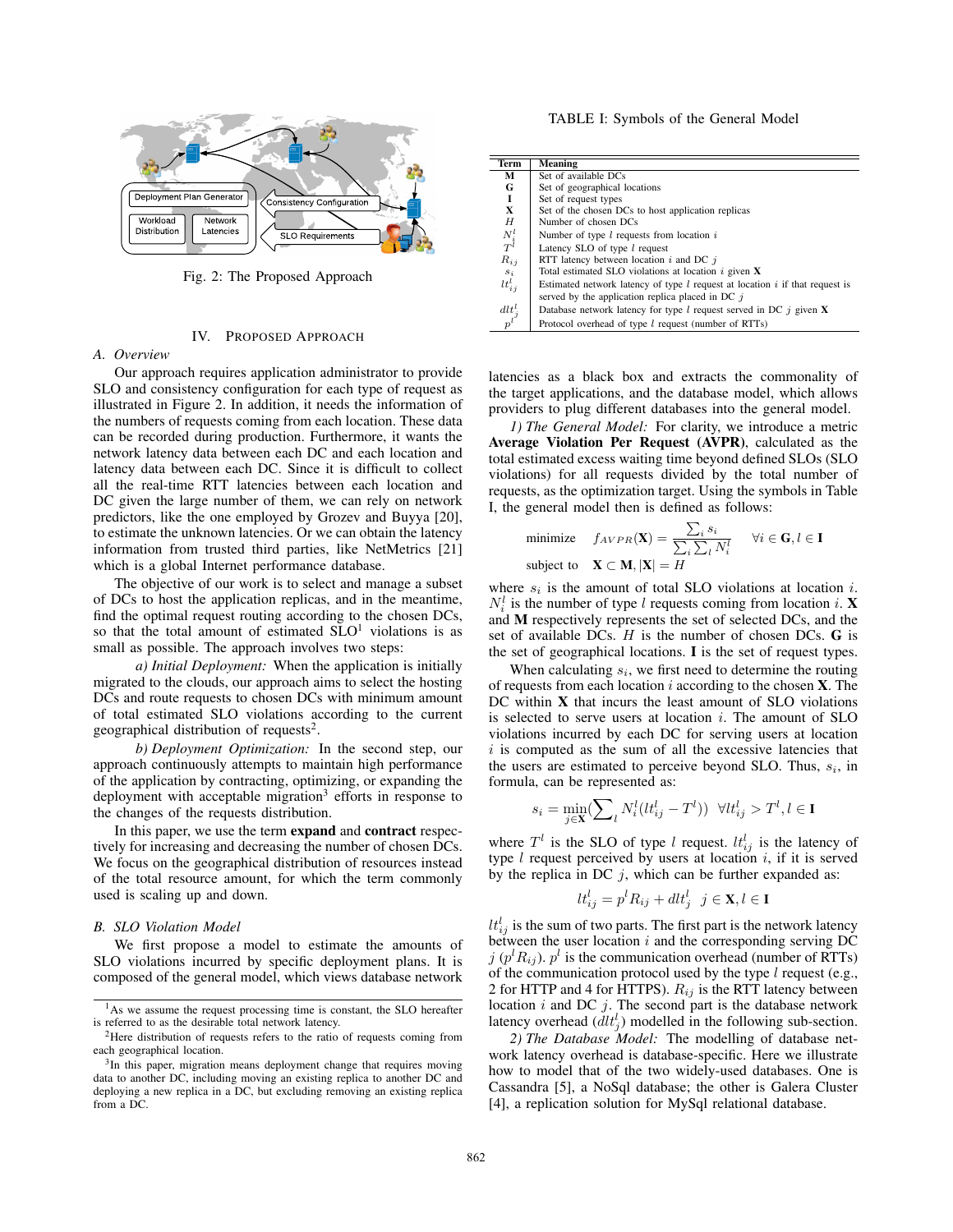TABLE II: Symbols of the Cassandra Model

| Term                     | Meaning                                                        |
|--------------------------|----------------------------------------------------------------|
| $\mathbf{R}_{l}$         | Set of read queries in type $l$ request                        |
| $\mathbf{W}_l$           | Set of write queries in type $l$ request                       |
| $Qr_k^t$                 | Read quorum of the $k_{th}$ read query in request type l       |
| $Qw_m^l$                 | Write quorum of the $m_{th}$ write query in request type l     |
| r                        | The replication factor of DCs                                  |
| $\alpha(j,k,\mathbf{X})$ | The function finds the $k_{th}$ shortest RTT latency among all |
|                          | latencies between each DC within $X$ and DC $j$                |

*a) The Cassandra Model:* The commonly used replication strategy for Cassandra production cluster using multiple DCs is symmetric replication, where each DC stores the same number of replicas [5]. Cassandra uses quorum-based protocol to implement consistent read/write operations across replicas, and it supports various consistency configurations at the granularity of query. Given the set of selected DCs  $(X)$ , using the symbols in Table II, its database network overhead  $dlt_j^l$  can be modelled as:

$$
d\mathcal{U}_{j}^{l} = \sum_{k} \alpha(j, \lceil \frac{\mathcal{Q}r_{k}^{l}}{r} \rceil, \mathbf{X}) + \sum_{m} \alpha(j, \lceil \frac{\mathcal{Q}w_{m}^{l}}{r} \rceil, \mathbf{X}) \quad \forall k \in \mathbf{R}_{l}, m \in \mathbf{W}_{l}
$$

$$
j \in \mathbf{X}, l \in \mathbf{I}
$$

 $\mathbf{R}_l$  (W<sub>l</sub>) is the set of read (write) queries in type *l* request, and  $Qr_k^l$  ( $Qw_m^l$ ) is the read (write) quorum of the  $k_{th}$  ( $m_{th}$ ) read (write) query in type *l* request. *r* is the replication factor in a DC. The function  $\alpha(j, k, \mathbf{X})$  returns the  $k_{th}$  shortest RTT latency among all latencies between each DC within X and DC *j*. Follow the work by Shankaranarayanan et al. [22], we model the delay of the read/write query as the slowest replica's response time in the quorum. For example, if the read quorum is 3 and each DC holds 1 data replica, Cassandra will wait to receive replies from the 2 replicas located in other DCs as the network delay to the local copy is orders of magnitude smaller. Hence, the resulted delay will normally be the second shortest RTT latency from the local DC *j* to the other selected DCs.

In Cassandra, the remote replica only replies the digest of the objects. If the local copy is stale, it will send another request to fetch the complete data and update all the stale replicas. Analogy to Shankaranarayanan et al. [22], we ignore this overhead as such case is rare and, thus, only impose minute impact on the average delay of all the requests.

The administrator is responsible for deciding the quorum settings of each query, as besides consistency and performance, there are other concerns in this process that may complicate the decision, such as availability  $(Qr = 1, Qw = H$  maximizes the performance for read-intensive applications but is susceptible to failures). For query requiring strong consistency, application administrator should specify its read/write quorum so that the object's  $Qr$  and  $Qw$  satisfy  $Qr+Qw > H$ . Certainly it is also possible to set a weaker configuration [3] if strong consistency is unnecessary.

In Cassandra, the legitimate quorum settings are currently limited to ONE, TWO, THREE, ALL, and QUORUM (simple majority). Some configurations are invalid, e.g.,  $(H = 5$ ,  $Qr = 2$ , and  $Qw = 4$ ), as  $Qw = 4$  is not allowed. However, we also include these configurations in our evaluations as we suppose they will be possible in future versions.

*b) The Galera Model:* In Galera cluster, all read-only transactions are executed locally while transactions with write operations are synchronously replicated to all remote replicas

TABLE III: Symbols of the Galera Model

| Term             | <b>Meaning</b>                                                         |
|------------------|------------------------------------------------------------------------|
| $\beta(i, X)$    | The function finds the largest RTT latency among all latencies between |
|                  | each DC within X and DC $i$                                            |
| $\mathbf{v}^{l}$ | Number of transactions that have write operations in request type $l$  |

using certification-based commit [15]. As there is no further group communication involved in the protocol [15] after the transaction ID is determined, the network latency is dominated by the DC that has the largest RTT latency to the request originator. Based on symbols in Table III,  $d\mathcal{U}_j^1$ , in this case, can be simply formulated as:

$$
dlt_j^l = V^l \beta(j, \mathbf{X}) \ \ j \in \mathbf{X}, l \in \mathbf{I}
$$

where  $V^l$  is the number of database transactions that have write operations in type *l* request, and the function  $\beta(j, \mathbf{X})$  returns the largest RTT latency among all latencies between each DC within X and DC *j*.

Galera nodes may queue the messages before delivering them because of the group communication overhead. We neglect this delay because we believe it is unpredictable, application-specific, and also insignificant compared to the network transfer delay. To build a more precise model, application administrators can profile their applications to obtain the average queuing time and add this value to the model.

## *C. Solution for Initial Deployment*

*1) Hardness of the problem:* The problem of moving several application replicas to cloud at once falls in the category of Facility Location Problems [23], which are usually NP-hard to solve.

Proving by restriction, which consists of showing the target problem contains an already-known NP-hard problem as a special case, is the simplest way to prove a problem is NPhard. Hereafter, we prove our problem is NP-hard by showing that the NP-hard *k*-median problem is a special case of our problem.

Proof: Suppose eventual consistency is used by all the request types, then  $dlt_j^l$  equals 0 for all *j*, *l*. Therefore,  $lt_{ij}^{l}$  =  $\min_{j \in \mathbf{X}} (p^l R_{ij})$ , which is constant. With fixed amount of estimated SLO violations between any location *i* and any candidate DC *j*, selecting *H* DCs from a set of candidate DCs M to serve customers at a set of locations G with minimum amount of SLO violations is exactly the *k*-median problem.

Since our problem is NP-hard, we refer to heuristic approximation algorithms that can find good enough solutions in polynomial time.

*2) Genetic Algorithm Overview:* Our solution is based on genetic algorithm (GA). Compared with other heuristics, it has three advantages. The first is that meta-heuristics like GA are more flexible. For each database, the administrator only needs to substitute the representation of  $dlt_j^l$  to let the algorithm work. While for other heuristics, such as greedy algorithms, we find that they are often tightly coupled with the database models. The second is that GA produces satisfactory results in our context. We demonstrate that in our experiments. The last but not least is that it is easy for meta-heuristic algorithms to incorporate other selection criteria into the existing model, e.g., number of migrations.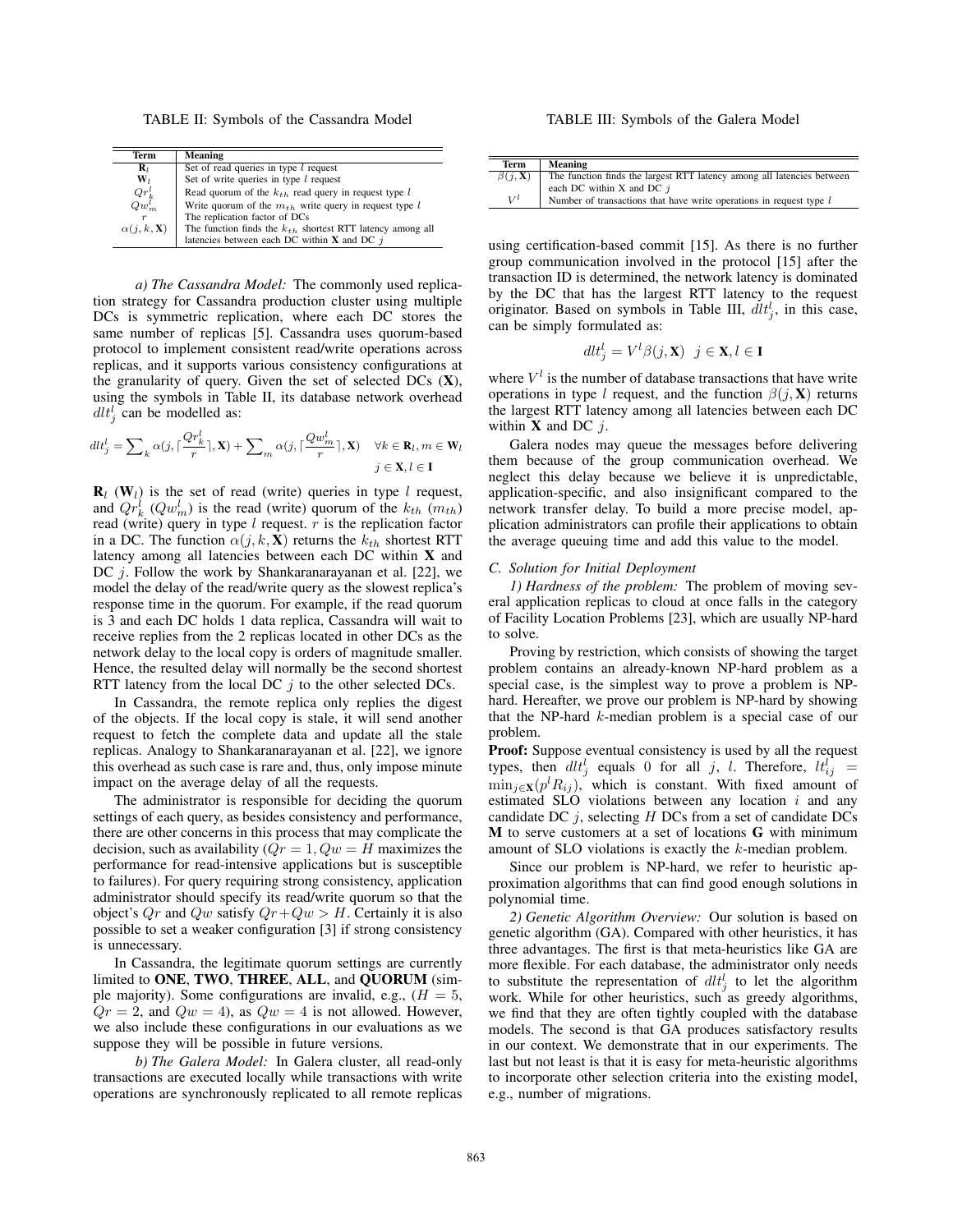

Fig. 3: An Example of the Chromosome with 3 chosen DCs

TABLE IV: Symbols of Deployment Optimization

| Term           | Meaning                                                         |
|----------------|-----------------------------------------------------------------|
| $n\_migration$ | The function calculates the number of required migrations       |
| t              | Redeployment interval                                           |
|                | Upper bound of $AVPR$                                           |
| L              | Lower bound of AVPR                                             |
| W              | Unit AVPR gain threshold for migration if $AVPR$ of the current |
|                | deployment is below $U$                                         |
| C              | Cooling period for contracting the application                  |

*3) Genetic Algorithm in Detail:* Our GA generates a set of random solutions at the beginning and then iteratively performing crossover, mutation, and selection according to a predefined fitness function. It returns not only the set of chosen DCs but also the optimal request routing regarding the chosen DCs. Before calculating fitness value, it computes the optimal request routing according to the chosen DCs X for each location. The fitness function of the algorithm is defined as the  $f_{AVPR}$  function in the SLO violation model.

GA requires programmers to encode the solutions using a specific data structure, called chromosome. In our GA, we number all the available DCs and encode the solution as an non-repetitive ascending array, as illustrated in Figure 3. The number of genes in a chromosome equals the total number of DCs the provider wants to choose *H*. Thus, repetitive genes are not allowed in the chromosome. In addition, we sort the genes in ascending order for the convenience of programming.

We wrote our own initial population generator, crossover, and mutation operators. For mutation operation, it first randomly picks one gene in the chromosome. Then it mutates the value of the gene. The mutated gene should be unique to all the genes in the previous chromosome. Finally, the new chromosome is sorted to preserve the ascending property. The initial population is generated randomly. The genes in an initial chromosome are generated stochastically one by one unique to the previously generated genes in the same chromosome. After that, the genes are sorted to the ascending order. For crossover operation, we randomly swap some genes of the two randomly chosen chromosomes. If the resulted new chromosomes have repetitive genes, we perform extra mutations to eliminate repetitions. Then the resulted new genes are sorted to the ascending order. The algorithm terminates if not enough progress has been made for some time.

#### *D. Solution for Deployment Optimization*

*1) Decision-making Algorithm:* In this step, we aim to optimize the deployment according to the given workload and the current deployment. We propose a decision-making algorithm (Algorithm 1) for deciding whether and how to adjust the deployment so that good enough *AVPR* can be achieved with acceptable migration effort and operational cost. To realize that, we require the administrator to specify the upper threshold of the acceptable *AV P R*, represented as *U*, and the lower threshold of the *AV P R*, which is shown as *L*.

The algorithm uses redeployment heuristics to find the sat-

| <b>Algorithm 1: Redeployment Decision-making Algorithm</b>                                  |  |  |  |
|---------------------------------------------------------------------------------------------|--|--|--|
| <b>Input:</b> $initial\_dc\_num$ , and t                                                    |  |  |  |
| $1 \ dc_{num} = initial\_dc_{num};$                                                         |  |  |  |
| 2 current_plan = first_step_deployment(dc_num);                                             |  |  |  |
| 3 for every $t$ do                                                                          |  |  |  |
| $/*$ try to contract the application<br>$\star/$                                            |  |  |  |
| <b>if</b> $f_{AVPR}(current\_plan)$<br>4<br>$L$ for consecutively more than $C$ rounds then |  |  |  |
| new plan;<br>5                                                                              |  |  |  |
| for each $dc \in current\_plan$ do<br>6                                                     |  |  |  |
| $contracted\_plan = current\_plan.remove(dc);$<br>7                                         |  |  |  |
| $tmp$ plan $=$<br>8                                                                         |  |  |  |
| $redeploy Heuristic(dc\_num-1, contracted\_plan);$                                          |  |  |  |
| if $tmp\_plan.isFilter(new\_plan)$ then<br>9<br>$new\_plan = tmp\_plan;$                    |  |  |  |
| 10<br>end<br>11                                                                             |  |  |  |
| end<br>12                                                                                   |  |  |  |
| if $f_{AVPR}(new\_plan) < U$ then<br>13                                                     |  |  |  |
| $current\_plan = new\_plan;$<br>14                                                          |  |  |  |
| $dc num - -$<br>15                                                                          |  |  |  |
| continue;<br>16                                                                             |  |  |  |
| end<br>17                                                                                   |  |  |  |
| end<br>18                                                                                   |  |  |  |
| try to optimize the deployment with the<br>$/*$<br>same number of chosen DCs<br>$\star/$    |  |  |  |
| $new\_plan = redeployHeuristic(dc\_num, current\_plan);$<br>19                              |  |  |  |
| <b>if</b> worthwhile(current_plan, new_plan) <b>then</b><br>20                              |  |  |  |
| $current\_plan = new\_plan;$<br>21                                                          |  |  |  |
| continue;<br>22                                                                             |  |  |  |
| end<br>23                                                                                   |  |  |  |
| $/*$ expand the application<br>$\star/$                                                     |  |  |  |
| if $f_{AVPR}(new\_plan) \geq U$ then<br>24<br>$new\_plan =$<br>25                           |  |  |  |
| $redeploy Heuristic(+ + dc_number, current\_plan);$                                         |  |  |  |
| $current\_plan = new\_plan;$<br>26                                                          |  |  |  |
| end<br>27                                                                                   |  |  |  |
| end<br>28                                                                                   |  |  |  |

| Algorithm 2: Worthwhile Method |  |  |
|--------------------------------|--|--|
|--------------------------------|--|--|

| <b>Input</b> : <i>current</i> plan, and <i>new</i> plan           |
|-------------------------------------------------------------------|
| 1 if $f_{AVPR}(current\_plan) < U$ && $w(new\_plan) > W$ then     |
| $2$ return <i>true</i> ;                                          |
| 3 end                                                             |
| 4 if $f_{AVPR}(current\_plan) \ge U$ && $f_{AVPR}(new\_plan) < U$ |

- then
- <sup>5</sup> return *true*; <sup>6</sup> end
- <sup>7</sup> return *false*;

isfactory redeployment plan. Their objective is to let providers gain more *AVPR* improvement from unit migration effort, which is defined as:

$$
\begin{aligned} \max \quad & \frac{U - f_{AVPR}(new)}{n\_migration(new, current)} & & f_{AVPR}(current) \ge U \mid \\ \max \quad & \frac{f_{AVPR}(current) - f_{AVPR}(new)}{n\_migration(new, current)} & & otherwise \end{aligned}
$$

Here, *n migration*(*new, current*) returns the number of migrations required to change the current deployment to the new deployment. The above function means when current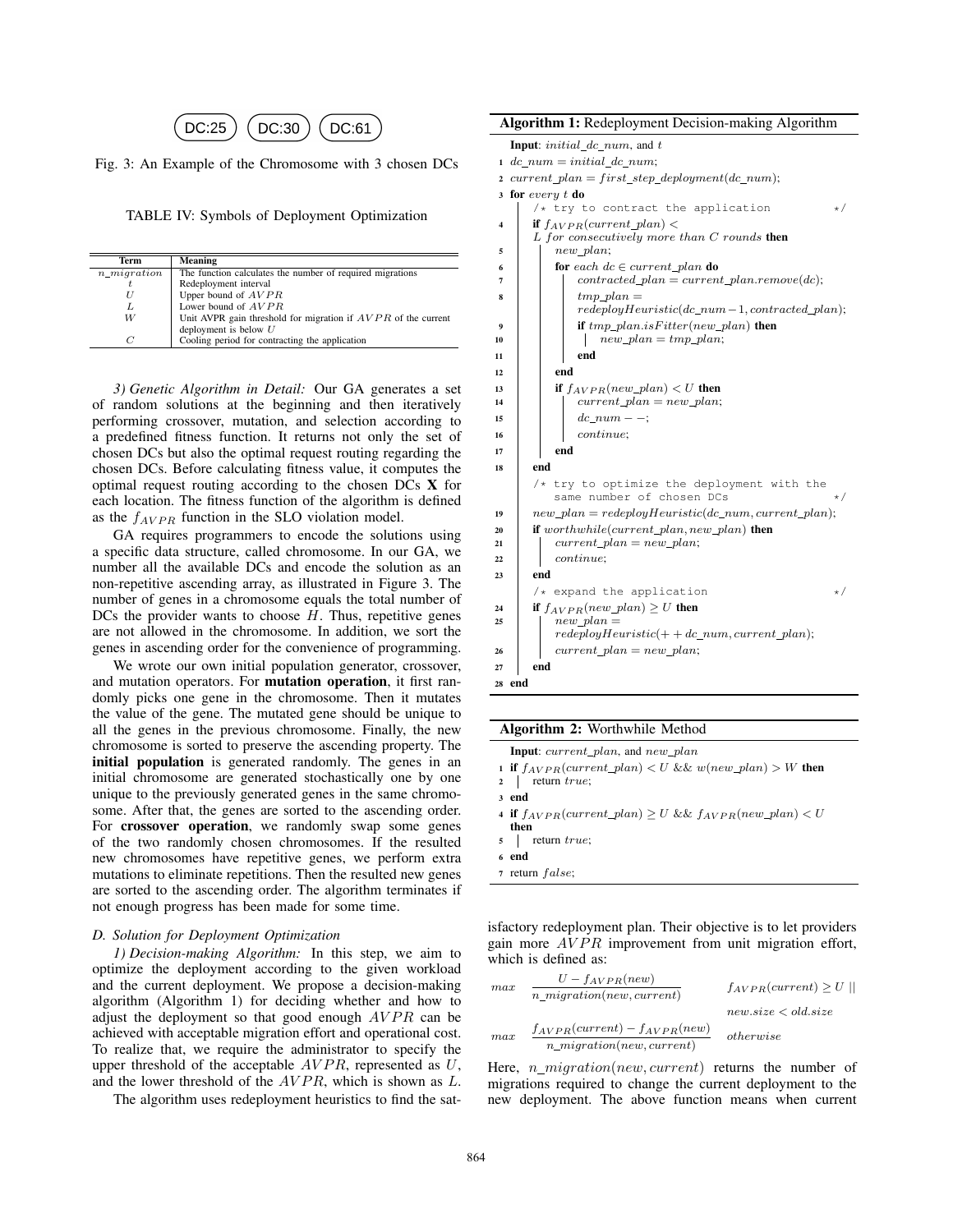

6 5 5  $\overline{a}$  $AVPR(ms)$ <br> $\approx$   $\approx$   $\approx$  $\overline{E}$ <sub>3</sub> **AVPR**  $\overline{2}$  $\mathbf{1}$  $\mathbf{1}$ ØÀ V) m m  $\overline{0}$  $\mathbf 0$  $\overline{a}$ 5  $\overline{7}$ 5 6  $\overline{7}$ 8  $\mathbf{1}$  $\overline{2}$  $\overline{3}$ 6 8 9  $\mathbf{1}$  $\overline{2}$  $\overline{\mathbf{3}}$  $\overline{4}$ (a) *AV P R* for Twissandra read-intensive workload (b) *AV P R* for Twissandra write-intensive workload  $25$  $25$ 20 20  $\frac{1}{2}$ <br> $\frac{15}{4}$ <br> $\frac{10}{10}$  $\overline{E}$  15 AVPR I 5 5  $\Omega$  $\overline{0}$  $\overline{2}$  $\overline{3}$  $\overline{a}$ 5 6 8 9  $\overline{2}$  $\overline{3}$ 5 (c) *AVPR* for TPC-W browsing workload (d) *AVPR* for TPC-W ordering workload

Fig. 4: Comparing performances of different algorithms using 3 DCs

Fig. 5: Comparing deployments using multiple DCs and optimal deployments using 1 DC

deployment cannot meet the upper bound of  $AVPR$ , or the algorithm is trying to contract the application, the optimization target is to maximize the *AVPR* gain from unit migration effort against the upper bound. Otherwise, it is to maximize the *AV P R* gain against the *AV P R* of the current deployment.

As noted in Algorithm 1, our approach first searches if there is chance to contract the application when *AV P R* has been below the lower bound *L* for time longer than the cooling period *C* (Line 4-18). We introduce the cooling period here to alleviate oscillation that would cause frequent contraction and expansion of the application. As removing one DC is not calculated in the migration effort, when contracting the application, the algorithm iterates all the possible contract choices, and tries to find the best redeployment plan. If no contraction is performed, it then endeavours to find a better deployment with the same number of chosen DCs (Line 19-23). Redeployment will only be conducted if *AV P R* improvement from unit migration effort is beyond an administrator defined threshold *W* or the new deployment can reduce the *AV P R* to the acceptable level (Algorithm 2). Suppose no deployment plan that will reduce the *AVPR* into acceptable level is found, the algorithm then expands the application (Line 24-28).

Administrators can reset constants *U*, *L*, *C*, and *W* at any time according to their own wishes.

*2) Redeployment Heuristics:* We have come up with two redeployment heuristics:

ØÃ

 $\overline{9}$ 

9

Migration-aware Genetic: It simply replaces the fitness function of the GA used in initial deployment phase with the previous defined optimization target.

*k*-Brute Force: Brute-forcedly find the best plan that is reachable using at most *k* migrations (feasible for small *k* if  $H$ ,  $|G|$ , and  $|M|$  are large). In our experiments, we set *k* to 2.

#### V. PERFORMANCE EVALUATION

We evaluate our approach using simulations. The settings of the DCs and networks are described in the next sub-section. The workloads and baselines used are explained within each experiment. As GA is stochastic, we run each test 5 times and report the best result. For the parameters of the GA, we set the population size to 1000, the crossover rate to 50%, and the mutation rate to 2%. We select half of the best chromosomes for reproduction after each iteration.

## *A. DCs and User Settings*

We use the data collected by Zhu et al. [24] for our experiments due to lack availability of latency data from real cloud DCs. The dataset uses 307 PlanetLab nodes as the candidate DCs and 1881 web services discovered by a crawler as the user locations. Zhu et al. let the PlatetLab nodes ping the web services and each other to obtain the real RTT latency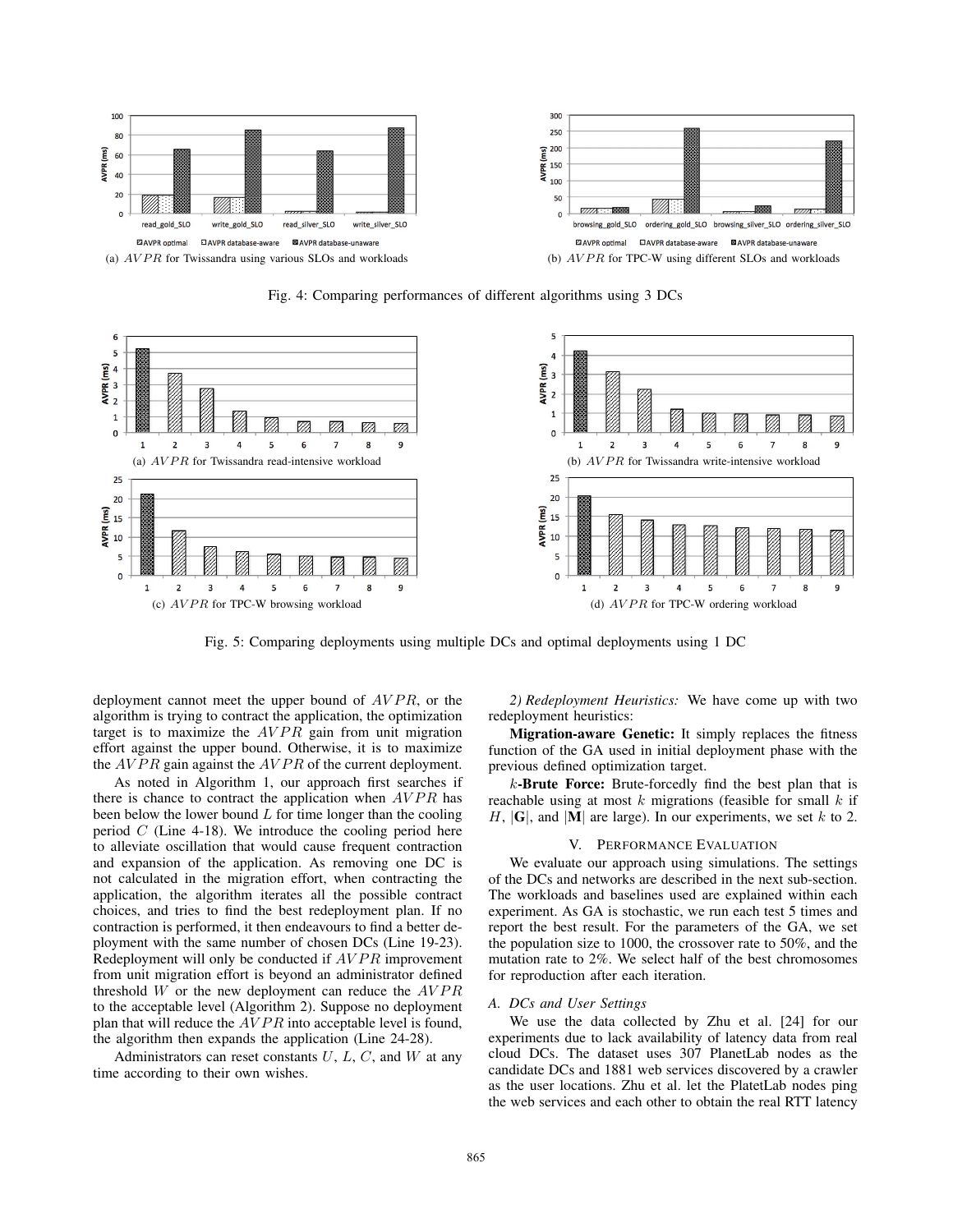data. Though PlanetLab nodes are not commercial cloud DCs, we believe the dataset is still representative to our problems as they are geographically distributed and can be viewed as mimics of cloud DCs in which application replicas interact with each other and end users through WAN.

#### *B. Evaluation of Initial Deployment*

*1) Workload:* We studied two real-world applications and specified the consistency requirements of all their request types according to our own judgement. The first application is the TPC-W workload [11] which mimics an e-business website. The TPC-W implementation we studied uses MySql database, which is compatible to the Galera cluster. The second application is called Twissandra [12], which is an open source copy of Twitter built on Cassandra.

We generate two different workloads for both of the applications from each geographical location using normal distribution. The request mix of TPC-W, is defined by the browsing and ordering workload included in its benchmark suite. Roughly, in browsing workload, 75% requests can be served without inter-DC communications; while in ordering workload, the number decreases to about 38%. For Twissandra, the request mix is the ratio of timeline view and tweet operations. For read-intensive workload, the timeline view/tweet ratio is set to 9:1; for write-intensive workload, it is 7:3. We assume strong consistency is required for both of the operations, which means *Qr*(timeline view)+*Qw*(tweet)*> H*. We set  $Qr = 2$ ,  $Qw = H - 1$  for all Twissandra tests using multiple clouds, as Twissandra is generally read-intensive, and  $Qr = 2$  can tolerate one DC down when  $Qw > 1$  for  $Qr + Qw - 1$  DCs.

*2) SLO:* We specify different latency SLOs as well. The latency constraint for each request type is set according to the total network round-trips it requires. Each request type is respectively given 50*ms* and 100*ms* to perform one network round-trip for Gold and Silver SLO.

*3) Necessity of Considering Database Network Latencies:* First, we show that it is important to consider database network latencies when deploying applications requiring strong inter-DC consistency. We fix the number of chosen DCs to 3 in the experiment, and run our consistency-aware GA algorithm with different levels of SLO and workloads. We compare the results with a baseline GA algorithm that only considers network communications between DCs and end users, which is similar to the setting used in Yu et al.'s work [25]. We run the baseline and then evaluate the found solutions using the database latency aware model.

From Figure 4, it is obvious that by omitting database network latencies, the found solutions result to unacceptably higher *AVPR* compared to the database consistency overhead aware approach, except cases of TPC-W application under browsing workload. The resulted differences of the two algorithms for TPC-W under browsing workload are much smaller because the majority of requests (75%) in browsing workload are served without inter-DC communications. From the results, we can conclude that it is important to take database network latencies into account if the inter-DC communication rate is high in the request mix.

*4) Goodness of our GA:* We compare the results of our GA with the optimal results. The optimal solutions are derived by traversing all the possible solutions in the search space. In our



Fig. 6: Results using fixed deployments and silver SLO

settings, finding optimal results using 3 DCs is the limit on our desktop testbed, which takes more than 16 hours to finish. As shown in figure 5, our GA finds the exact optimal deployment plan for all 8 settings, but using only around 4 minutes.

*5) Usefulness of Deploying Applications in Multiple DCs:* Regarding *AVPR*, we discuss whether it is worth to deploy applications requiring strong inter-DC consistencies in multiple DCs. This time, we fix the SLO to silver and run our GA algorithms with different number of DCs and workloads. The results are compared with the optimal deployments using one DC only.

The results presented in Figure 5 indicate that purely from the performance perspective, deploying applications requiring strong consistency in multiple DCs is still beneficial. Using 3 DCs generally can reduce the amount of SLO violations to half of that using optimal single DC deployment. However, the performance gain from increased number of DCs becomes negligible when the number of DCs exceeds 4. This effect justifies our motivation to keep the number of chosen DCs as small as possible in the deployment optimization phase to save operational cost. Even though the performance gain is small, the providers may want to deploy their applications in larger number of DCs for other benefits, such as availability and fault-tolerance, which is out of the scope of this paper.

# *C. Evaluation of Deployment Optimization*

*1) Workload:* We generate a series of workloads of Twissandra to simulate the expansion of business and workload increase for the test of our redeployment decision-making algorithm. We classify the user locations into 11 geographic categories based on their latencies to all the 307 DCs using Kmeans, and we add one category of locations into the workload per redeployment round. The numbers of requests at the added locations continuously grow in the following rounds in our settings to mimic workload increase.

*2) Necessity of Deployment Optimization:* To illustrate the necessity of deployment optimization along with the business expansion and workload increase, we run experiments using 2, and 3 DCs according to the initial workloads and observe how the performances of the fixed deployments will change in the later times under varied workload distributions.

As Figure 6 shows, the fixed deployments incur unacceptably high  $AVPR$  when the workload has been expanded and increased, which indicates that redeployment is essential to maintain acceptable QoS under changing workloads.

*3) Our Approach:* We test our decision-making algorithm using the two proposed redeployment heuristics. We compare the results with one baseline algorithm.

Similar to Algorithm 1, the baseline algorithm tries to contract the application when  $AVPR$  is below the lower bound *L* for time longer than the cooling period, and expands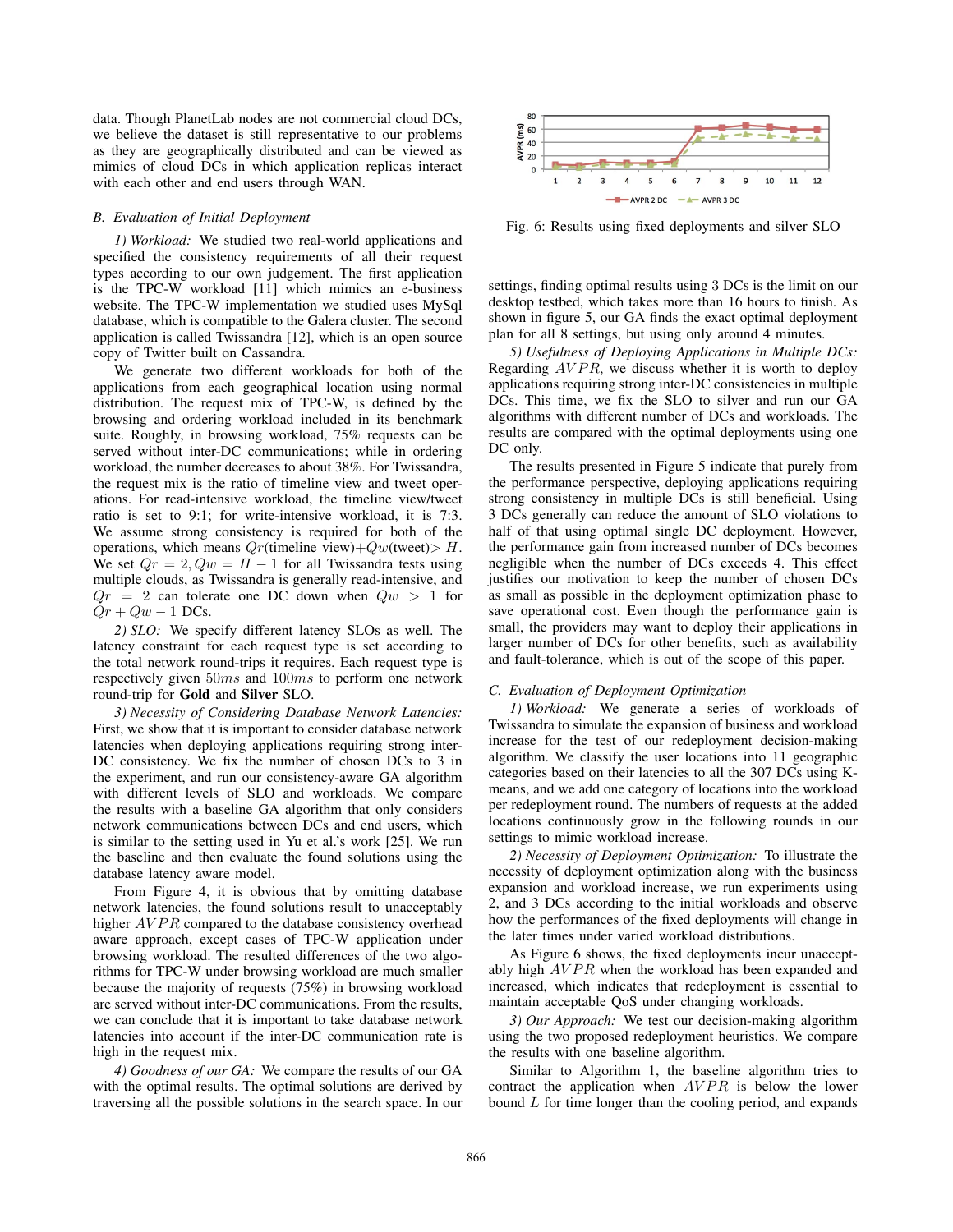

Fig. 7: Results with *initial*  $dc = 2$ ,  $U = 5$ ,  $L = 3$ ,  $W = 0.5$ ,  $C = 1$ , and silver SLO

the application when *U* cannot be met. However, it performs migrations as long as it finds a better deployment plan, no matter whether the improvement is significant or not compared to the current deployment. The redeployment heuristic used in the baseline is called Migration-unaware Genetic. Its target is always to find the deployment with minimum  $AVPR$ , which is the same GA used in the initial deployment phase.

We run the test with *initial*  $dc = 2$ ,  $U = 5$ ,  $L = 3$ ,  $W = 0.5, C = 1$ , and silver SLO. Figure 7 shows the comparison of the *AV P R*, the number of migrations, and the number of chosen DCs within each redeployment round using the proposed and the baseline approaches. Except round 3-5, the baseline algorithm finds the deployment plans with the smallest *AV P R*. On the other hand, it incurs the largest number of migrations. Our approaches, though results a little more *AVPR*, manage to maintain the performance under the upper bound with much less total numbers of migrations (9:10:24), which shows the effectiveness of our decisionmaking algorithm in balancing *AVPR* and the migration cost.

Comparing the two redeployment heuristics used in our algorithm, at the 3rd round, 2 brute force heuristic failed to find a valid redeployment plan using 3 DCs due to its limitation that, within each round, maximum 2 migrations can be conducted. Though it greatly outperforms other approaches in *AVPR* during round 3 to round 5, it uses one more DC, which increases the operational cost. The 2 brute force approach finally takes the chance to contract the application at round 6 after long passing the cooling period. This is also due to its limitation, which results it not being able to find a redeployment plan with *AVPR* below the upper bound using 3 DCs after the cooling period during round 4 to round 5.

Choosing the right redeployment heuristic is always context specific. If the workload distribution does not change abruptly, *k* brute force is the better choice, as it provides higher chance for the providers to find the redeployment plan with optimal *AVPR* gain from unit migration. For application providers that have tight operational budget or providers that are expanding quickly, then migration-aware GA is possibly the right choice.

# VI. DISCUSSIONS

Our approach can be applied to applications using other database systems, as long as they adopt shared-nothing architecture, store full copy of data at each site, and employ a known inter-DC consistency protocol. Though, currently, not many commercial databases support inter-DC consistency, there are some emerging ones that satisfy the prerequisites and can be incorporated in our approach in the future, such as MDCC [8], Calvin [9], and Replicated Commit [10].

Furthermore, it is difficult to build a precise database latency model which considers all the factors. Like what we have done with the Cassandra and Galera model, we believe a close approximation is enough to meet the purpose as the special cases only have minute influence on the aggregated results when the traffic is huge.

Our approach aims to provide performance boost in longterm. Handling performance issues caused by short-term network instability is out of our scope, and there is no solution can realize that if application cannot be migrated in short time. As long as the network latency data used for deployment plan calculation is close to the network performance in normal status, our approach is sure to be beneficial.

Providers can either use the current workload or the predicted workload to generate the redeployment plan. If predictions can be done accurately, using predicted workload can further improve the performance by preparing for the workload changes during the redeployment intervals in advance.

# VII. RELATED WORK

Previous works about inter-DC consistency mostly focus on the database layer. Besides developing databases that are